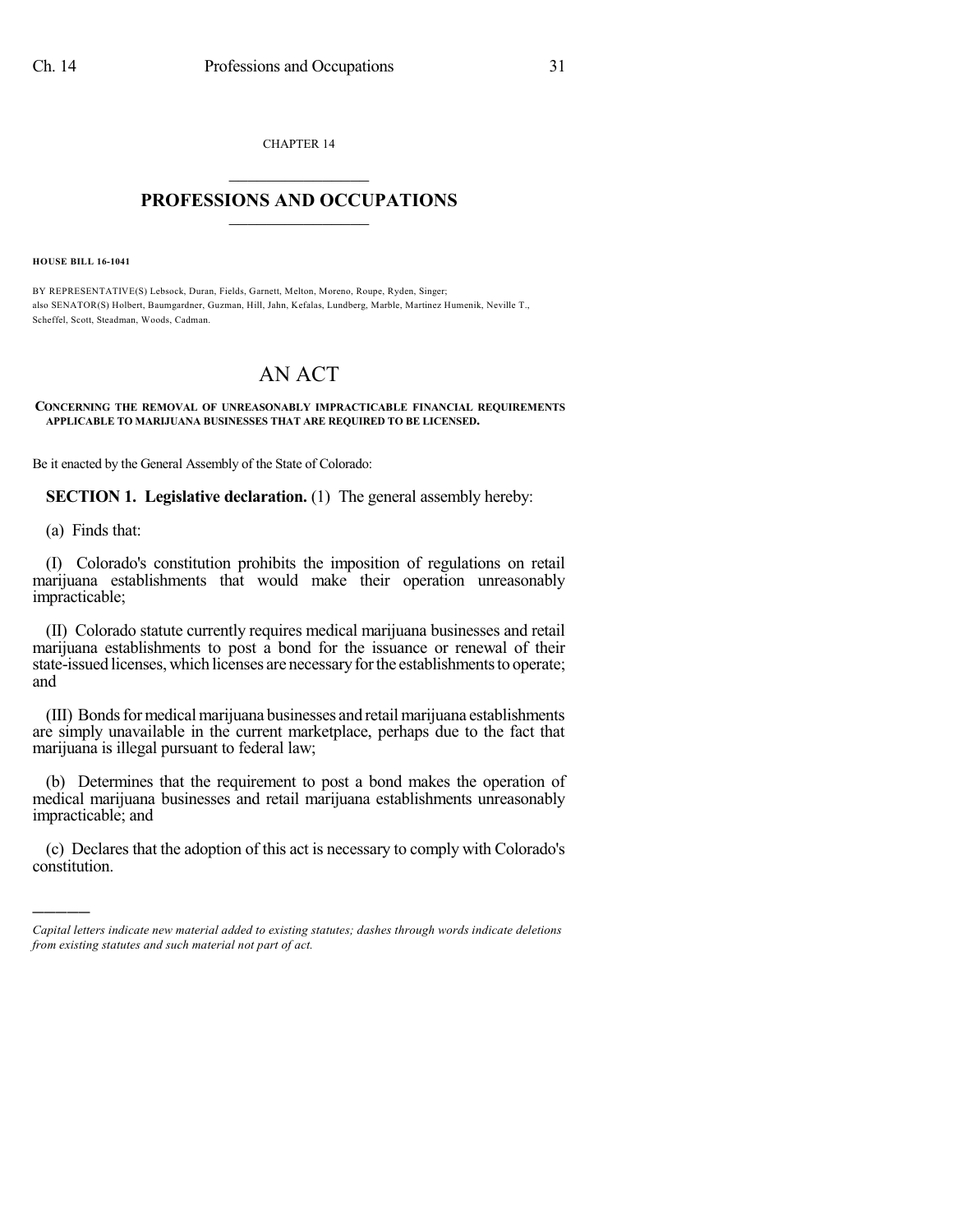**SECTION 2.** In Colorado Revised Statutes, **repeal** 12-43.3-304 as follows:

**12-43.3-304. Medical marijuana license bond.** (1) Before the state licensing authority issues a state license to an applicant, the applicant shall procure and file with the state licensing authority evidence of a good and sufficient bond in the amount of five thousand dollars with corporate surety thereon duly licensed to do business with the state, approved as to form by the attorney general of the state, and conditioned that the applicant shall report and pay all sales and use taxes due to the state, or for which the state is the collector or collecting agent, in a timely manner, as provided in law.

(2) A corporate surety shall not be required to make payments to the state claiming under such bond until a final determination of failure to pay taxes due to the state has been made by the state licensing authority or a court of competent jurisdiction.

(3) All bonds required pursuant to this section shall be renewed at such time as the bondholder's license is renewed. The renewal may be accomplished through a continuation certificate issued by the surety.

**SECTION 3.** In Colorado Revised Statutes, 12-43.3-307, **amend** (1) (g) (I) as follows:

**12-43.3-307. Persons prohibited as licensees.** (1) A license provided by this article shall not be issued to or held by:

(g) A person licensed pursuant to this article who, during a period of licensure, or who, at the time of application, has failed to:

(I) Provide a surety bond or File any tax return with a taxing agency related to a medical marijuana business or retail marijuana establishment;

**SECTION 4.** In Colorado Revised Statutes, **repeal** 12-43.4-303 as follows:

**12-43.4-303. Retail marijuana license bond.** (1) Before the state licensing authority issues a state license to an applicant, the applicant shall procure and file with the state licensing authority evidence of a good and sufficient bond in the amount of five thousand dollars with corporate surety thereon duly licensed to do business with the state, approved as to form by the attorney general of the state, and conditioned that the applicant shall report and pay all sales and use taxes due to the state, or for which the state is the collector or collecting agent, in a timely manner, as provided in law.

(2) A corporate surety shall not be required to make payments to the state claiming under such bond until a final determination of failure to pay taxes due to the state is made by the executive director of the department of revenue or a court of competent jurisdiction.

(3) All bonds required pursuant to this section must be renewed at such time as the bondholder's license is renewed. The renewal may be accomplished through a